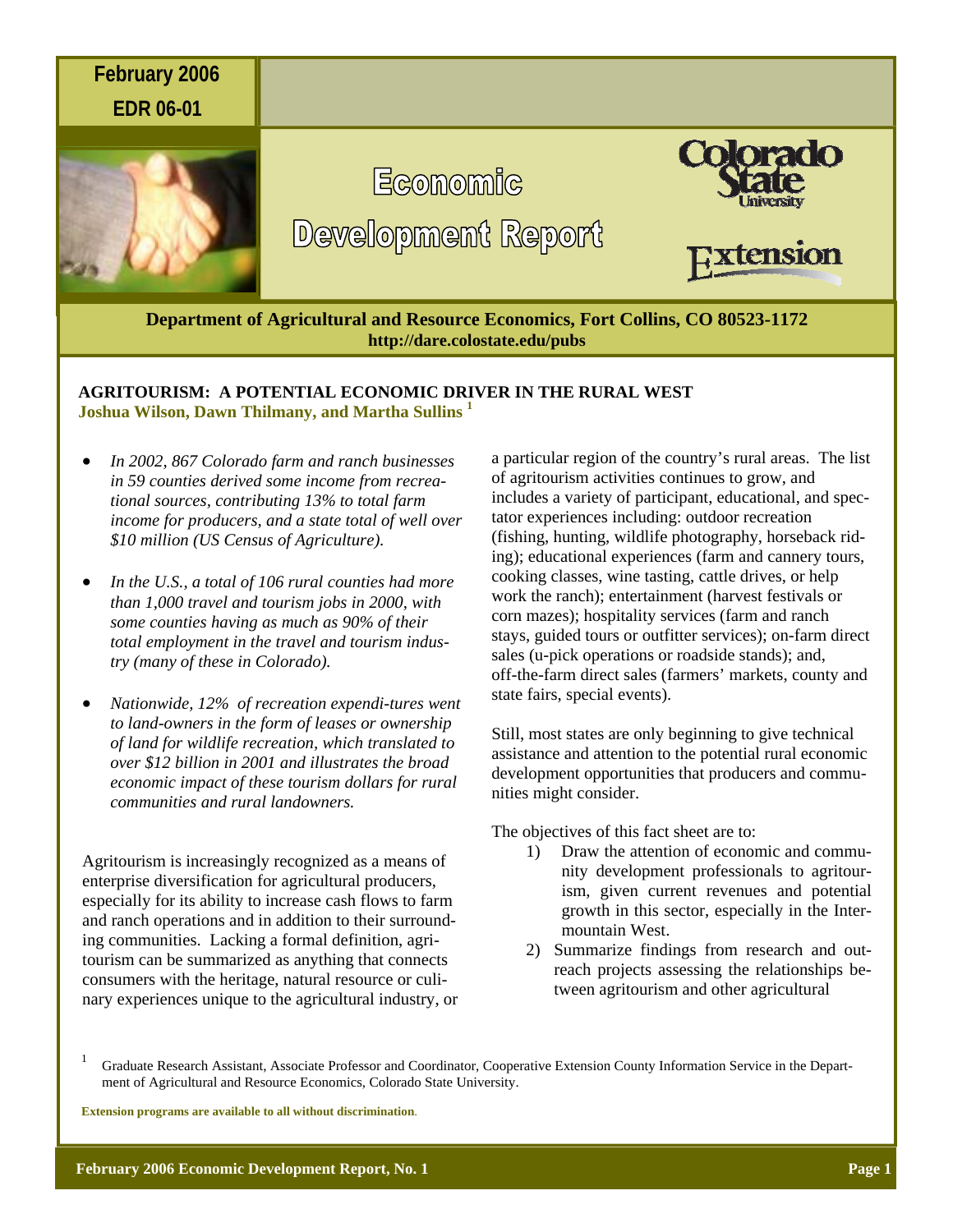objectives including conservation, value-added agriculture and community-oriented economic development.

# **Current Agritourism Activity and Trends**

Much evidence points to tourism as a growing sector, with good potential for income generation in rural counties. According to a 2003 report by the Federal Reserve Bank of Kansas City, the travel and tourism industry has become increasingly important in the Tenth Federal Reserve District (Colorado, Kansas, Nebraska, Oklahoma, and Wyoming, plus the northern half of New Mexico and the western third of Missouri), contributing more to gross output than either agriculture or oil and gas extraction. Furthermore, the basic travel and tourism industries accounted for 3.5% of total employment in the Tenth District in 2000 (approximately the same share as in the nation), but the industry has withstood the effects of the last two recessions much better in the Tenth District than in the rest of the nation due largely to decreased reliance on business and international travelers. A total of 106 rural counties had more than 1,000 travel and tourism jobs in 2000, with some counties having as much as 90 percent of their total employment in the travel and tourism industry (many of these in Colorado). The region's three Rocky Mountain states—Colorado, New Mexico and Wyoming—are among the top ten states in the country in terms of their concentration of employment in the basic travel and tourism industries. From the early 1980s to the late 1990s, the basic travel and tourism industries' share of gross state product grew about 20 percent in Colorado.

In 2002, 867 Colorado farm and ranch businesses in 59 counties derived some income from recreational sources, contributing 13% to total farm income for producers, and a state total of well over \$10 million (US Census of Agriculture). While some counties contain only a few agritourism-based businesses, others have multiple enterprises, such as Rio Blanco (48), Weld (52), Routt (54), and Moffat (59), where the emphasis is primarily related to hunting and fishing on private agricultural lands. In addition, there are opportunities for expanding agritourism-related enterprises in many counties across the state, based on the presence of significant natural amenities or cultural/historical sites and events. Table 1 reports the recreational income status of Colorado counties as reported in the 2002 Census of Agriculture. Of the counties participating, 87% (42 out of 46 counties) report generating some

recreational income. A 2004 Colorado Division of Wildlife study, based on data from 2001, showed that in some rural Colorado counties, hunting and fishing alone have a great economic impact. For example, in Jackson County, more than 17 percent of all local jobs are directly or indirectly supported by hunting and fishing activities.

Nationwide, the United States Department of Agriculture (USDA) estimates that more than 62 million people age 16 years and older visited farms during a oneyear period in 2000 and 2001 **(**USFS National Survey on Recreation and the Environment**).** This does not count the numerous children and youth under 16 years of age who visited farms during this same time period. One estimate suggests approximately 20 million children under the age of 16 also visited farms during the year, making the total number of visitors to farms approximately 82 million. This level of activity motivated the USDA to begin collecting statistics on agritourism revenues generated by farms in the 2002 Census of Agriculture. Table 2 lists the top 20 counties in the West by gross farm recreational income, with corresponding natural amenity and urban influence values. The natural amenity scale measures the physical characteristics of a county that enhance its desirability as a place to live; environmental characteristics include topography, water, temperature and humidity (www.ers.usda.gov/Data/NaturalAmenities/). Likewise, the urban influence code measures the influence of metropolitan forces, and is based on an increasing scale, meaning that the distance from urban regions is relatively greater for larger values. The information on natural amenities and degree of rurality shows the positive relationship between those variables and tourism. This correlation between agritourism and high amenity areas farther away from an urban interface motivated some recent research on agritourism potential in the West.

### **Research on Conservation and Agritourism**

Although a producer's ability to supplement farm income by developing an agritourism enterprise is dependent on several factors, CSU conducted some research to determine whether high natural amenities and proximity to metro areas were relatively important factors in the potential success of agritourism operations. This research focused on only the new agritourism data from USDA (targeted solely at wildlife-based agritourism) and only states west of the Great Plains.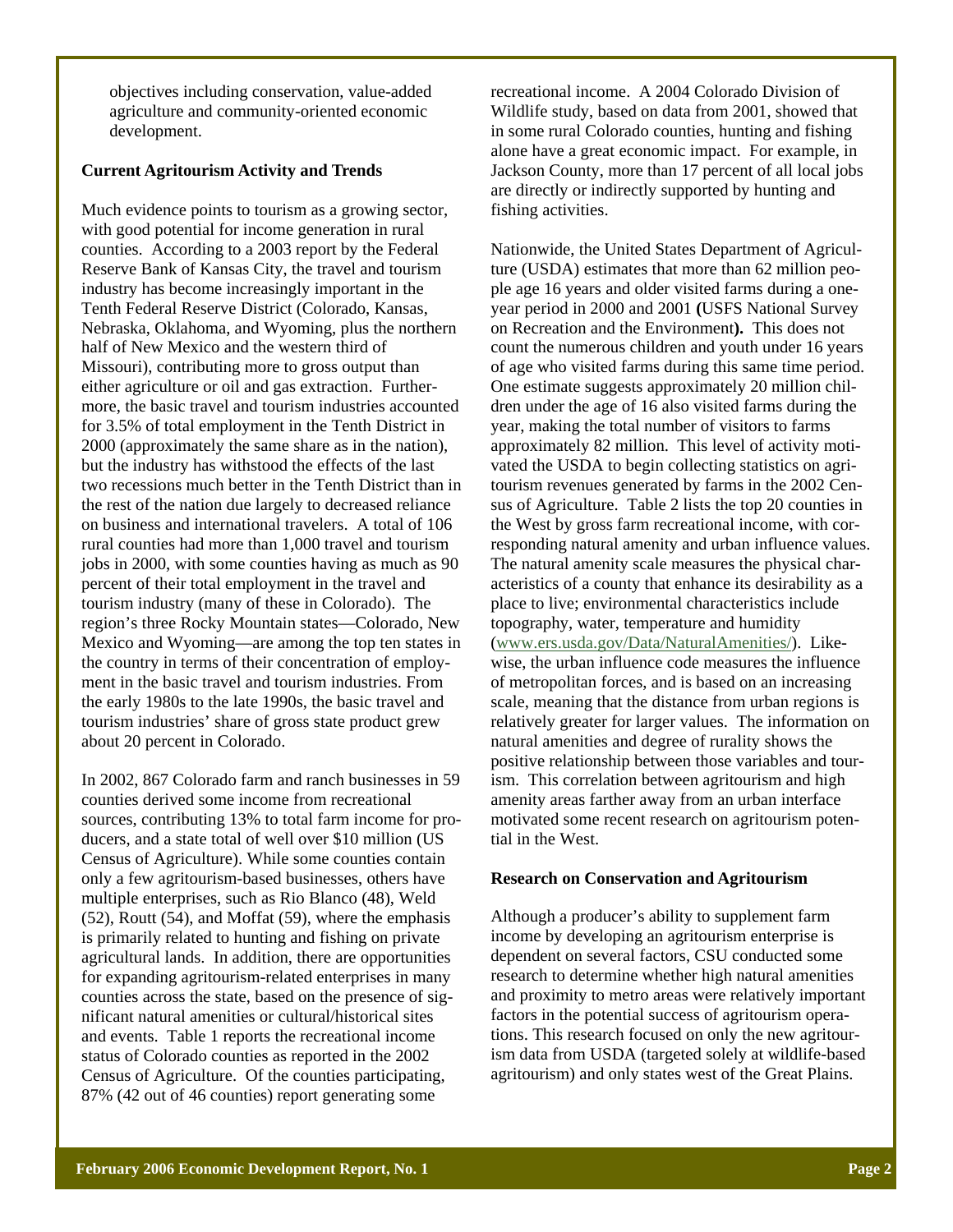| <b>Recreational</b>          |                                    |          |                          |                     |                        |  |  |  |
|------------------------------|------------------------------------|----------|--------------------------|---------------------|------------------------|--|--|--|
|                              | <b>Farm Recreational</b>           |          | Income/Total             | Urban Influence     | <b>Natural Amenity</b> |  |  |  |
| <b>County</b>                | <b>Income (\$1000s)</b>            |          | <b>Farm Sales</b>        | <b>Code</b>         | <b>Index</b>           |  |  |  |
| <b>Adams</b>                 | \$<br>111                          | \$       | 0.0011                   | 1                   | 2.48                   |  |  |  |
| Alamosa                      | \$<br>42                           | \$       | 0.0004                   | 8                   | 1.59                   |  |  |  |
| Arapahoe                     | \$<br>1                            | \$       | 0.0001                   | 1                   | 2.35                   |  |  |  |
| <b>Archuleta</b>             | \$<br>283                          | \$       | 0.0610                   | 9                   | 5.58                   |  |  |  |
| <b>Baca</b>                  | \$<br>9                            | \$       | 0.0001                   | 9                   | 0.48                   |  |  |  |
| <b>Bent</b>                  | \$<br>18                           | \$       | 0.0002                   | 9                   | 2.45                   |  |  |  |
| <b>Boulder</b>               | \$<br>16                           | \$       | 0.0005                   | 1                   | 5.82                   |  |  |  |
| <b>Clear Creek</b>           | \$<br>$\overline{a}$               | \$       | $\overline{\phantom{a}}$ | 4                   | 6.96                   |  |  |  |
| <b>Conejos</b>               | \$<br>253                          | \$       | 0.0111                   | 9                   | 4.98                   |  |  |  |
| <b>Costilla</b>              | \$<br>16                           | \$       | 0.0006                   | 9                   | 4.96                   |  |  |  |
| <b>Custer</b>                | \$<br>$\overline{a}$               | \$       | $\overline{\phantom{a}}$ | 6                   | 5.61                   |  |  |  |
| <b>Delta</b>                 | \$<br>138                          | \$       | 0.0035                   | 8                   | 3.64                   |  |  |  |
| <b>Denver</b>                | \$<br>$\qquad \qquad \blacksquare$ | \$       | $\overline{a}$           | 1                   | 2.88                   |  |  |  |
| <b>Dolores</b>               | \$<br>65                           | \$       | 0.0172                   | 9                   | 4.38                   |  |  |  |
| <b>Douglas</b>               | \$<br>15                           | \$       | 0.0013                   | 1                   | 5.15                   |  |  |  |
| <b>Elbert</b>                | \$<br>76                           | \$       | 0.0027                   | 4                   | 0.9                    |  |  |  |
| Garfield                     | \$<br>682                          | \$       | 0.0300                   | 8                   | 3.81                   |  |  |  |
| Grand                        | \$<br>804                          | \$       | 0.1102                   | 9                   | 7.47                   |  |  |  |
| <b>Gunnison</b>              | \$<br>248                          | \$       | 0.0271                   | 8                   | 4.94                   |  |  |  |
| <b>Hinsdale</b>              | \$<br>11                           | \$       | 0.0349                   | 9                   | 6.9                    |  |  |  |
| Huerfano                     | \$<br>65                           | \$       | 0.0085                   | 6                   | 5.2                    |  |  |  |
| <b>Jackson</b>               | \$<br>270                          | \$       | 0.0170                   | 9                   | 6.45                   |  |  |  |
| <b>Jefferson</b>             | \$<br>256                          | \$       | 0.0125                   | 1                   | 5.61                   |  |  |  |
| La Plata                     | \$<br>140                          | \$       | 0.0088                   | 7                   | 5.83                   |  |  |  |
| Lake                         | \$<br>226                          | \$<br>\$ | 0.6192                   | 8<br>$\overline{2}$ | 8.52                   |  |  |  |
| Larimer<br><b>Las Animas</b> | \$<br>120<br>\$                    | \$       | 0.0012<br>0.0110         | 8                   | 5.62<br>3.6            |  |  |  |
| Lincoln                      | 229<br>\$<br>52                    | \$       | 0.0015                   | 6                   | 1.05                   |  |  |  |
| <b>Mesa</b>                  | \$<br>471                          | \$       | 0.0080                   | 7                   | 2.26                   |  |  |  |
| <b>Mineral</b>               | \$<br>207                          | \$       | 1.2470                   | 9                   | 5.79                   |  |  |  |
| <b>Moffat</b>                | \$<br>1,347                        | \$       | 0.0668                   | 8                   | 4.14                   |  |  |  |
| Montezuma                    | \$<br>108                          | \$       | 0.0074                   | 8                   | 4.41                   |  |  |  |
| <b>Montrose</b>              | \$<br>407                          | \$       | 0.0070                   | 8                   | 2.94                   |  |  |  |
| Ouray                        | \$<br>131                          | \$       | 0.0405                   | 9                   | 6.08                   |  |  |  |
| Park \$                      | 243                                | \$       | 0.0579                   | 4                   | 7.11                   |  |  |  |
| <b>Phillips</b>              | \$<br>72                           | \$       | 0.0008                   | 9                   | $-0.71$                |  |  |  |
| <b>Pitkin</b>                | \$<br>375                          | \$       | 0.4973                   | 8                   | 6.14                   |  |  |  |
| Pueblo                       | \$<br>114                          | \$       | 0.0027                   | $\overline{c}$      | 2.11                   |  |  |  |
| <b>Rio Blanco</b>            | \$<br>1,058                        | \$       | 0.0819                   | 9                   | 3.59                   |  |  |  |
| <b>Routt</b>                 | $\frac{1}{2}$<br>963               | \$       | 0.0383                   | 8                   | 5.29                   |  |  |  |
| Saguache                     | \$<br>113                          | \$       | 0.0014                   | 9                   | 4.91                   |  |  |  |
| San Juan                     | \$                                 | \$       | $\overline{a}$           | 9                   | 7.16                   |  |  |  |
| <b>San Miguel</b>            | \$<br>55                           | \$       | 0.0152                   | 9                   | 5.14                   |  |  |  |
| Washington                   | \$<br>21                           | \$       | 0.0003                   | 9                   | 0.58                   |  |  |  |
| Weld                         | \$<br>251                          | \$       | 0.0002                   | $\overline{2}$      | 1.7                    |  |  |  |
| Yuma \$                      | 32                                 | \$       | 0.0001                   | 8                   | 0.3                    |  |  |  |

**Table 1: Colorado Counties Reporting Recreational Income**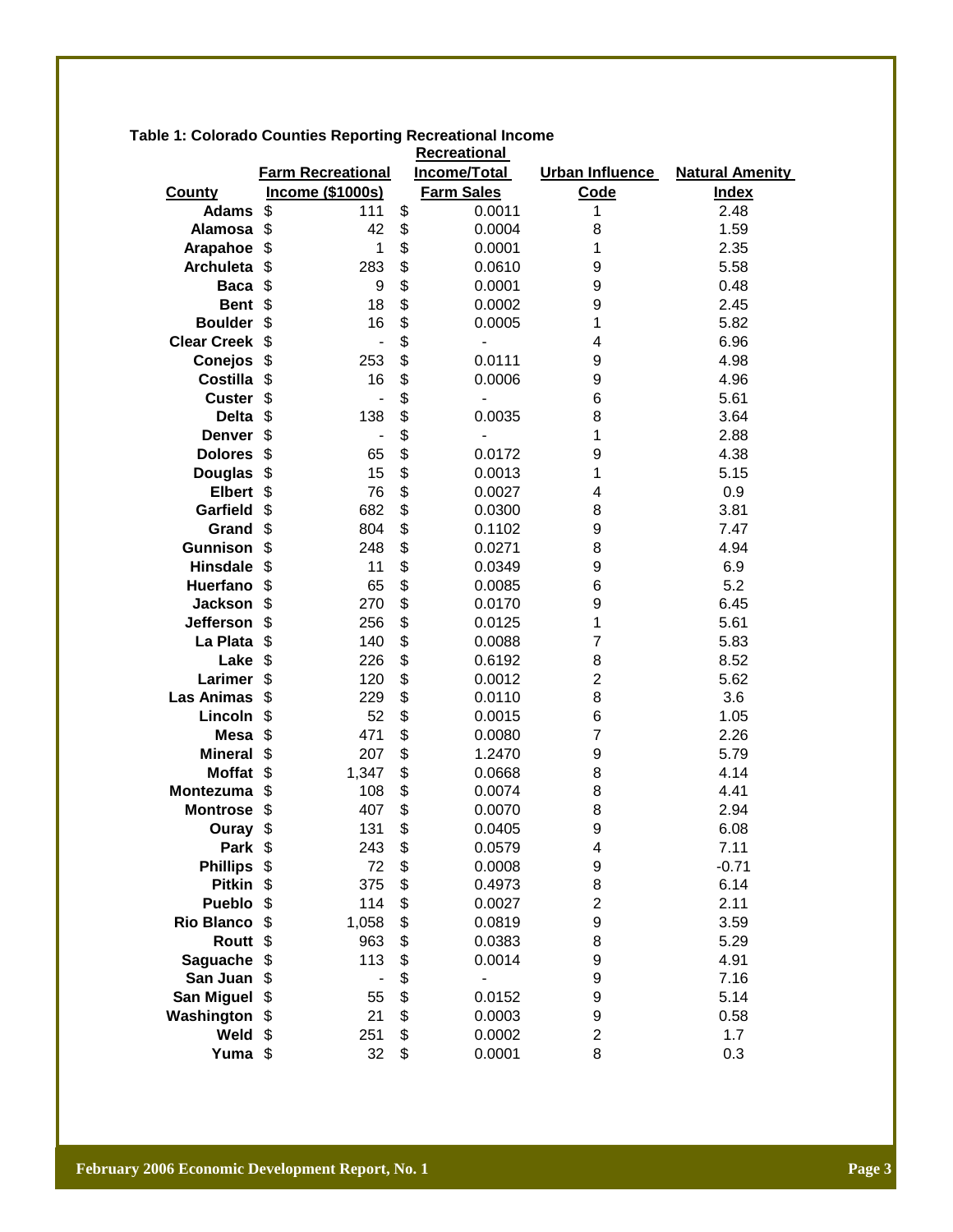|                              | Farm              |                        | <b>Recreation</b> |                   |             |                                 |
|------------------------------|-------------------|------------------------|-------------------|-------------------|-------------|---------------------------------|
|                              | <b>Recreation</b> |                        | Income per        |                   |             | Urban Influence Natural Amenity |
| <b>State and County</b>      |                   | <b>Income (\$1000)</b> |                   | <b>Farm Value</b> | <b>Code</b> | <b>Code</b>                     |
| Colorado\Moffat              | \$                | 1,347                  | \$                | 0.0032            | 8           | 4.14                            |
| Colorado Rio Blanco          | \$                | 1,058                  | \$                | 0.0042            | 9           | 3.59                            |
| Colorado\Routt               | \$                | 963                    | \$                | 0.0011            | 8           | 5.29                            |
| Colorado\Grand               | S.                | 804                    | \$                | 0.0030            | 9           | 7.47                            |
| <b>Arizona\Cochise</b>       | \$                | 781                    | \$                | 0.0013            | 5           | 7.13                            |
| Colorado\Garfield            | S                 | 682                    | \$                | 0.0013            | 8           | 3.81                            |
| Wyoming\Johnson              | \$                | 597                    | \$                | 0.0010            | 8           | 2.78                            |
| <b>Montana\Custer</b>        | \$                | 558                    | \$                | 0.0015            | 8           | $-1.06$                         |
| California\Humboldt          | \$.               | 546                    | \$                | 0.0007            | 7           | 11.15                           |
| <b>New Mexico\Rio Arriba</b> | \$                | 546                    | \$                | 0.0012            | 6           | 5.23                            |
| Wyoming\Campbell             | \$                | 514                    | \$                | 0.0010            | 7           | 0.79                            |
| <b>Wyoming\Crook</b>         | \$                | 503                    | \$                | 0.0009            | 9           | 2.57                            |
| California\Sonoma            | \$                | 474                    | \$                | 0.0001            | 1           | 7.93                            |
| Colorado\Mesa                | \$.               | 471                    | \$                | 0.0009            | 7           | 2.26                            |
| <b>Wyoming\Carbon</b>        | \$                | 455                    | \$                | 0.0009            | 8           | 5.41                            |
| <b>New Mexico\Catron</b>     | \$                | 422                    | \$                | 0.0019            | 9           | 6.24                            |
| <b>Colorado\Montrose</b>     | \$                | 407                    | \$                | 0.0010            | 8           | 2.94                            |
| <b>Washington\Spokane</b>    | \$                | 393                    | \$                | 0.0003            | 2           | 1.33                            |
| Colorado\Pitkin              | S.                | 375                    | \$                | 0.0027            | 8           | 6.14                            |
| <b>Montana\Park</b>          | \$                | 371                    | \$                | 0.0006            | 8           | 3.61                            |

### **Table 2: Top 20 Counties by Gross Farm Recreational Income**

#### **Total Reported Recreational Income by State**



Not surprisingly, natural amenities and urban influence were found to significantly affect recreational income at the county level. Counties with higher amenity values are expected to have increased opportunities to expand recreational services, possibly leading to new income streams. The finding that more remote areas have also generated greater than average wildlifebased agritourism revenues was more surprising, since proximity to urban areas may make visitation more convenient. Still, people demanding wildlife-oriented recreational activities appear to value the opportunity to "get away" from the hustle and bustle of metro life. In further analysis, the majority of counties outperforming their expected revenue generation (according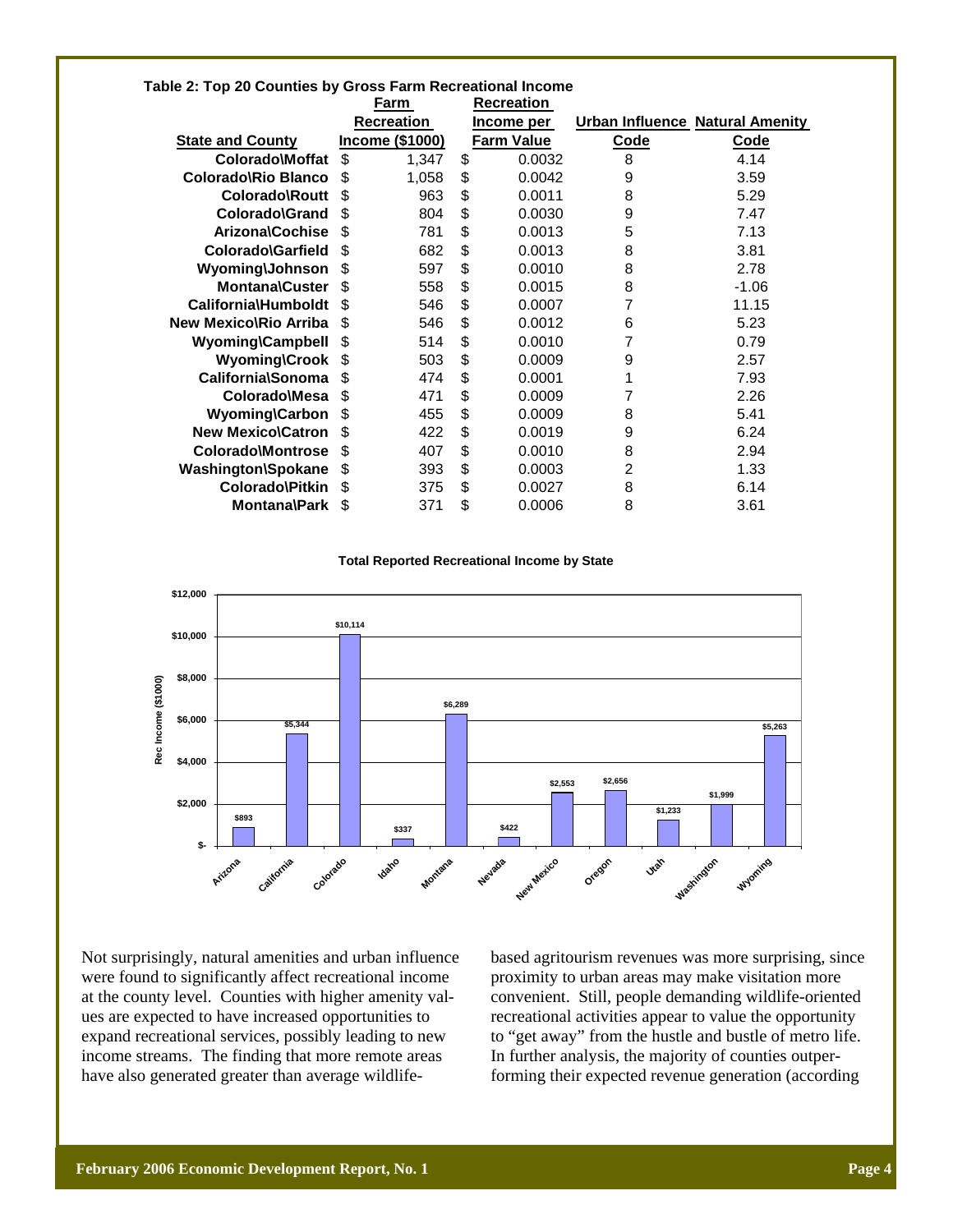to statistical models) are located in the Rocky Mountain States—even after controlling for the influence of natural amenities and urban adjacency.

It is also important to understand the degree to which potential agritourism economic activity will benefit producers and their communities. A 2004 Kansas City Federal Reserve study published in the Main Street Economist stated that, nationally, more than half of all wildlife recreation dollars went to equipment purchases, while trip costs (food, lodging and transportation) accounted for only 14% of hunting and 10% of wildlife-watching expenditures. Still, 12% of recreation expenditures went to landowners in the form of leases or ownership of land for wildlife recreation, which translated to over \$12 billion in 2001 and illustrates the broad economic impact of these tourism dollars for rural communities and rural landowners.

Another important force to consider is the motivation behind agriculture-based tourism. A 2001 USDA study investigated the reasons people made trips to farms (USFS National Survey on Recreation and the Environment). Responses included "enjoy rural scenery," "learning where food comes from," "visit family or friends," "watch or participate in farm activities," "purchase agricultural products," "pick fruit or produce," "hunt or fish," or "spend a night." Responses are summarized in the table below. The reason most often given, by a total of 53 million respondents, was to "enjoy rural scenery." "Learning where food comes from" and "visit family or friends" received the next highest numbers of responses with 44 million and 40 million respectively.

The study found that farm visitors traveled an average distance of 80 miles, and responses ranged from zero to 1,000 miles. Farm visitors reportedly spent an average of \$45 on the trip, including gas and other travel expenses, with all respondents' trip costs ranging from zero to \$450.

### **Implications for Rural Communities**

Results from this study may be useful to rural communities looking to improve current economic conditions through expanded recreational services revenue. Counties with higher amenity values and lower urban influence show great potential to continue to attract and likely grow wildlife-based recreational income. This is encouraging news for many rural counties, since the alternative economic development opportunities for remote counties are generally more limited.

As public lands open to hunting and fishing become scarcer and more crowded, and the number of households with direct connections to farm operations decline, demand for recreational experiences on farms and ranches is likely to increase in the future. This market force points to agritourism as a potential economic driver for high-amenity, rural communities. In the long run, enhanced agritourism infrastructure may result in increased economic activity while decreasing producer reliance on agricultural returns and government support. However, agritourism enterprises require a very different set of managerial skills and human resources, which producers may not have at their disposal, and with which traditional outreach and advocacy groups (Cooperative Extension, farm

| <b>Reason for Trip</b>                                  | <b>Number of Responses*</b><br>(millions) | <b>Percent of</b><br><b>Respondents</b> |
|---------------------------------------------------------|-------------------------------------------|-----------------------------------------|
| Enjoy rural scenery                                     | 53                                        | 86                                      |
| Learning where food comes<br>from                       | 44                                        | 71                                      |
| Visit family or friends                                 | 40                                        | 63                                      |
| Watch/participate in farm<br>activities                 | 41                                        | 64                                      |
| Purchase agricultural products                          | 27                                        | 39                                      |
| Pick fruit or produce                                   | 27                                        | 43                                      |
| To hunt and fish                                        | 16                                        | 27                                      |
| Spend a night                                           | 19                                        | 8                                       |
| *Sum of "important" and "somewhat important" responses. |                                           |                                         |

Source: USDA Forest Service, Interagency National Survey Consortium. National Survey on Recreation and the Environment (NRSE). 2000-2003.